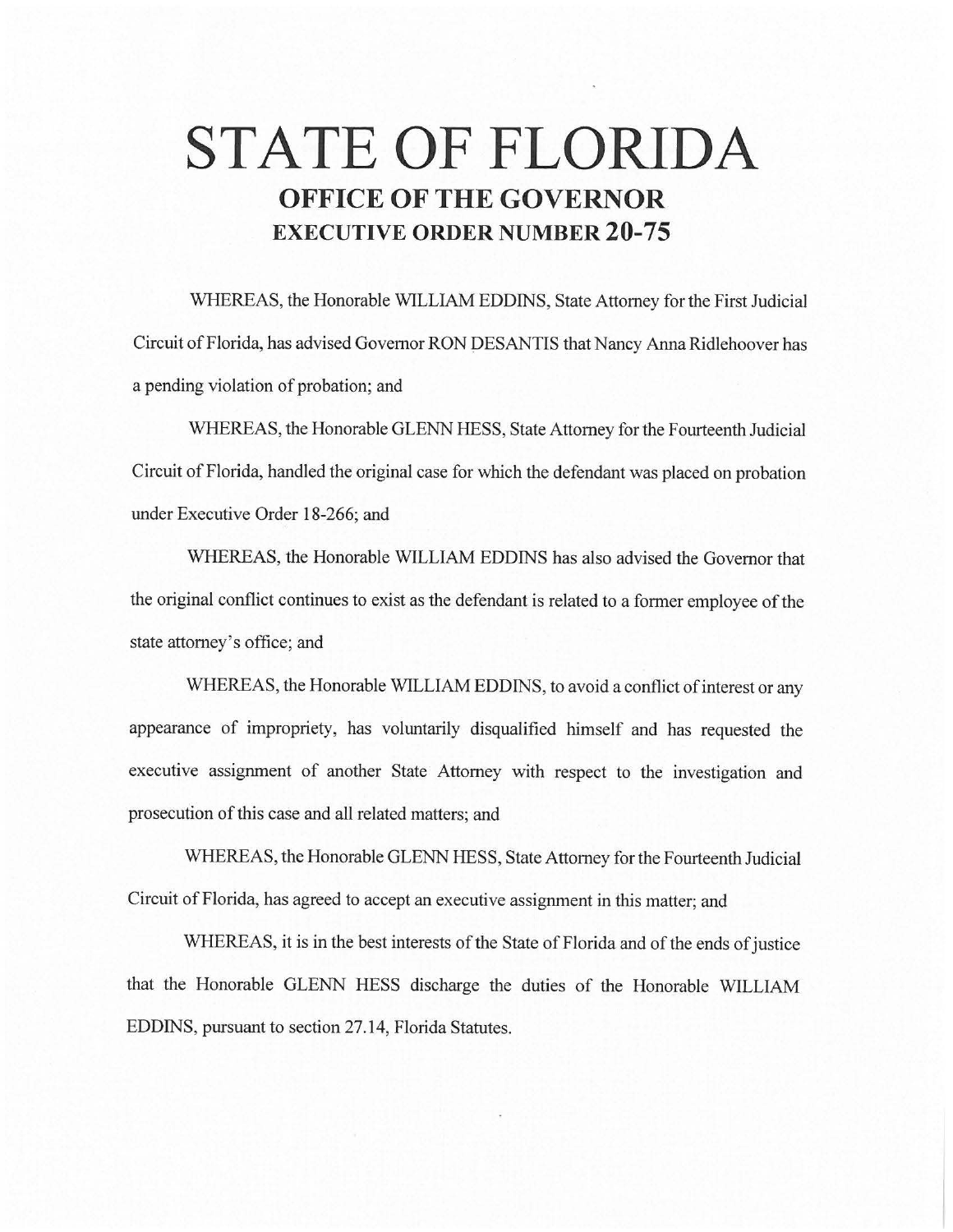NOW, THEREFORE, I, RON DESANTIS, Governor of Florida, in obedience to my solemn constitutional duty to "take care that the laws be faithfully executed," and pursuant to the Constitution and laws of the State of Florida, issue the following Executive Order, effective immediately:

## Section 1.

The Honorable GLENN HESS, State Attorney for the Fourteenth Judicial Circuit of Florida, referred to as the "Assigned State Attorney," is assigned to discharge the duties of the Honorable WILLIAM EDDINS, State Attorney for the First Judicial Circuit of Florida, as they relate to the investigation, prosecution, and all matters related to Nancy Anna Ridlehoover.

## Section 2.

The Assigned State Attorney or one or more Assistant State Attorneys and Investigators, who have been designated by the Assigned State Attorney, shall proceed immediately to the First Judicial Circuit of Florida, and are vested with the authority to perform the duties prescribed herein.

### Section 3.

All residents of the First Judicial Circuit are requested, and all public officials are directed, to cooperate and render whatever assistance is necessary to the Assigned State Attorney, so that justice may be served.

### Section 4.

The period of this Executive Assignment shall be for one (I) year, to and including March 23, 2021.